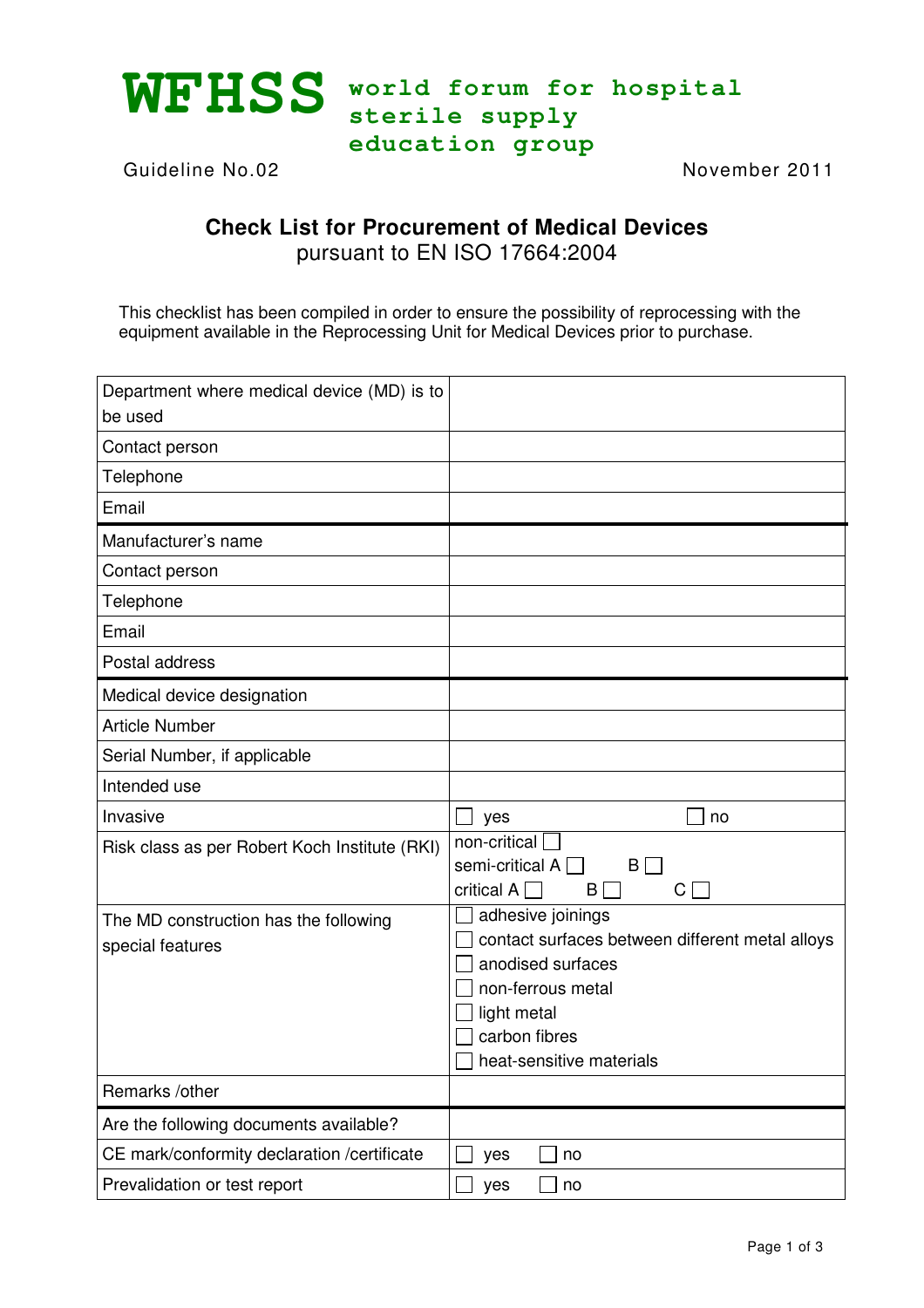## **Check List for Procurement of Medical Devices pursuant to EN ISO 17664:2004**

| Article list for accessories                                                   | ves | l no |
|--------------------------------------------------------------------------------|-----|------|
| Training materials (CD-Rom, etc.)                                              | yes | no n |
| Repairs reference list                                                         | ves | l no |
| Detailed reprocessing instructions as per EN<br>ISO 17664 in national language | ves | l no |
| Detailed operating instructions (national<br>language)                         | ves | l no |

| Must device be dismantled or assembled for<br>reprocessing?               | yes<br>no                                   |              |
|---------------------------------------------------------------------------|---------------------------------------------|--------------|
| If yes, give description                                                  |                                             |              |
| Precleaning needed?                                                       | yes<br>no                                   |              |
| If yes, give description                                                  |                                             |              |
| Ultrasonic treatment possible?                                            | no<br>yes                                   |              |
| Manual reprocessing needed?                                               | no<br>yes                                   |              |
| If yes, give description                                                  |                                             |              |
| Automated cleaning possible?                                              | yes<br>no                                   |              |
| Permitted pH range:                                                       | pH<br>to                                    |              |
| Permitted temperature range:                                              | $\mathrm{C}$<br>to $\overline{\phantom{0}}$ |              |
| Permitted number of reprocessing cycles:                                  | X                                           |              |
| The following detergents are being currently<br>used in the establishment | suitable                                    | not suitable |
|                                                                           |                                             |              |
|                                                                           |                                             |              |
|                                                                           |                                             |              |
|                                                                           |                                             |              |
| List of other recommended/device-compatible<br>detergents                 |                                             |              |
|                                                                           |                                             |              |
|                                                                           |                                             |              |
|                                                                           |                                             |              |
|                                                                           |                                             |              |
| Certain constituents (e.g. softeners) excluded, if<br>yes, which?         | yes<br>no                                   |              |
| Accessories needed for reprocessing or<br>transport, if yes, which?       | yes<br>no                                   |              |
| Automated disinfection possible                                           | thermal<br>chemothermal                     | chemical     |
| Permitted temperature range                                               | $\mathrm{C}$<br>$\mathsf{to}$               |              |